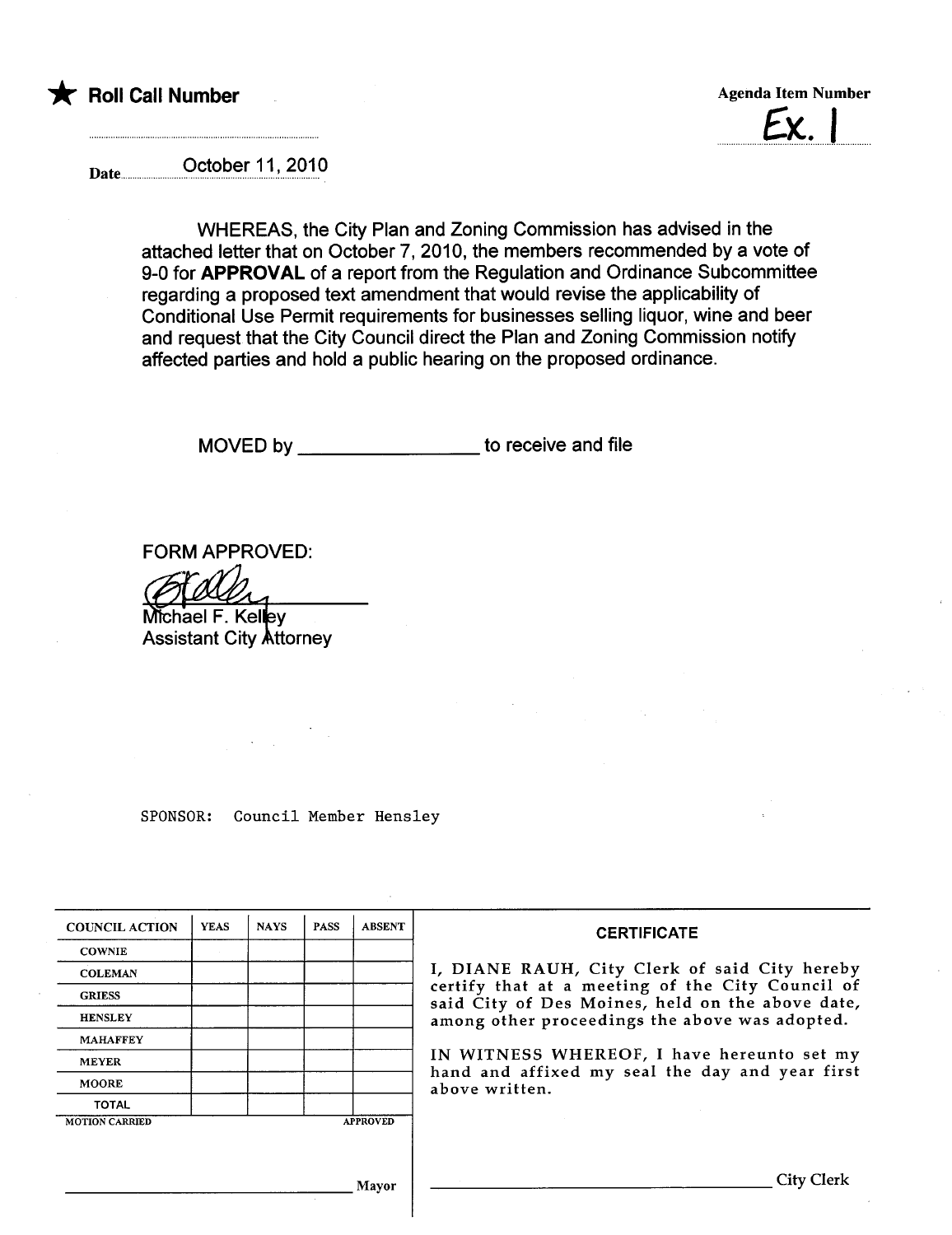$\sim_{\texttt{te}}$ 

October 8, 2010 .  $\qquad \qquad$  October 8, 2010

 $\therefore$  oll Call  $\#$ 

Honorable Mayor and City Council City of Des Moines, Iowa

Members:

Communication from the City Plan and Zoning Commission advising that at their meeting held October 7, 2010, the following action was taken:

# COMMISSION RECOMMENDATION:

After public hearing, the members voted 9-0 as follows:

| <b>Commission Action:</b> | Yes | <b>Nays</b> | Pass | Absent |  |
|---------------------------|-----|-------------|------|--------|--|
| Leisha Barcus             |     |             |      | X      |  |
| JoAnne Corigliano         | X   |             |      |        |  |
| <b>Shirley Daniels</b>    | X   |             |      |        |  |
| Jacqueline Easley         |     |             |      | X      |  |
| Dann Flaherty             | X   |             |      |        |  |
| John "Jack" Hilmes        | Χ   |             |      |        |  |
| <b>Joel Huston</b>        | X   |             |      |        |  |
| <b>Ted Irvine</b>         |     |             |      | X      |  |
| Greg Jones                | X   |             |      |        |  |
| <b>Jim Martin</b>         | X   |             |      |        |  |
| <b>Brian Millard</b>      |     |             |      | X      |  |
| <b>William Page</b>       | X   |             |      |        |  |
| <b>Mike Simonson</b>      |     |             |      | Χ      |  |
| <b>Kent Sovern</b>        | Χ   |             |      |        |  |
|                           |     |             |      |        |  |

APPROVAL of a report from the Regulation and Ordinance Subcommittee regarding a proposed text amendment that would revise the applicability of Conditional Use Permit requirements for businesses selling liquor, wine and beer and request that the City Council direct the Plan and Zoning Commission notify affected parties and hold a public hearing on the proposed ordinance.

# STAFF RECOMMENDATION TO THE P&Z COMMISSION

Staff recommends that the Plan and Zoning Commission receive and file the report from the Regulation and Ordinance Subcommittee regarding the draft ordinance, Staff also recommends that the Commission forward a communication to the City Council requesting that the Plan and Zoning Commission be directed to notify affected parties and hold a public hearing on the proposed ordinance.



CITY PLAN AND ZONING COMMISSION ARMORY BUILDING 602 ROBERT D. RAY DRIVE DES MOINES, IOWA 50309-1881 (515) 283-4182

> ALL-AMERICA CITY 1949,1976,1981 2003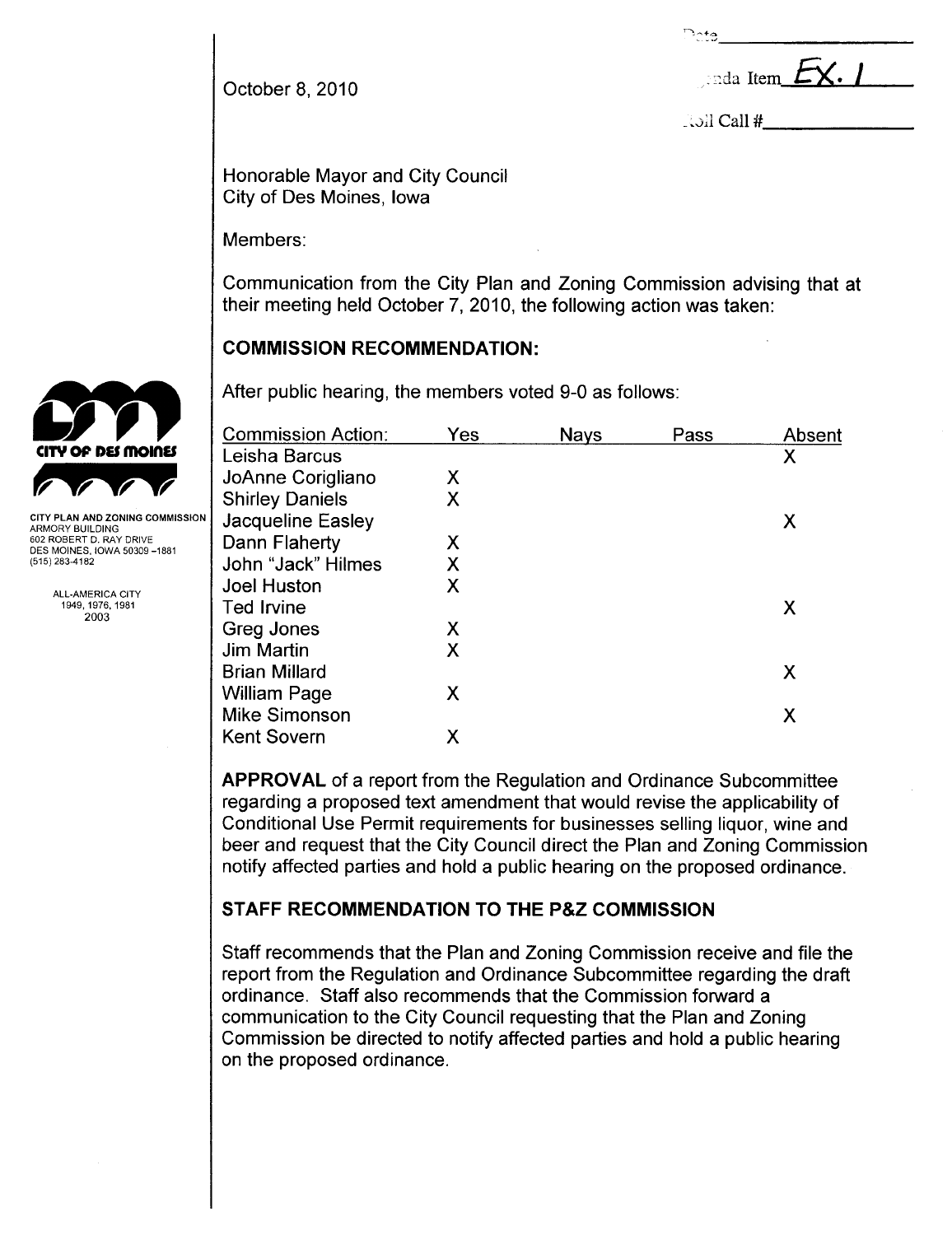### STAFF REPORT

### I. GENERAL INFORMATION

On September 13,2010 the Des Moines City Council approved a motion directing the Legal Department to prepare an ordinance amendment regarding the applicability of Conditional Use Permit requirements for businesses selling liquor wine or beer.

Chapter 134 of the City Code currently requires a business to obtain a conditional use permit from the Board of Adjustment to sell liquor, wine or beer unless: 1) the business operates as a grocery store or pharmacy at least half of whose gross income is derived from the sale of merchandise other than liquor, wine or beer; or 2) a restaurant, at least half of whose gross income is derived from the sale of prepared food, and food related services.

Several "convenience stores" without fuel sales have established operations in Des Moines. These convenience stores primarily sell two products....alcohol and tobacco. Due to the increased cost of tobacco products, these businesses have avoided the requirement to obtain a conditional use permit to sell liquor, wine and beer.

Per Council directive, the attached draft of a text amendment would modify the exemption for grocery stores and pharmacies to include convenience store uses and require at least 60% of gross income to be derived from the sale of merchandise other than liquor, wine, or beer and tobacco products. Preliminary research by staff has indicated that grocery stores will not likely be impacted by the proposed change. No amendments are proposed to the existing exemption for restaurants.

### II. ADDITIONAL APPLICABLE INFORMATION

The Regulation and Ordinance Subcommittee (R&O) reviewed the draft text amendment on September 22, 2010 and concurred with the proposed language. The R&O also advised that current operators should be notified of any public hearing by the Plan and Zoning Commission regarding this matter. The subcommittee and staff recommended that a report be made to the full Plan and Zoning Commission on October 7,2010 and that a communication from the Commission be forwarded to the City Council for their regular meeting on October 11, 2010. Staff anticipates that the City Council will receive and file the report and refer the draft ordinance back to the Plan and Zoning Commission to notify affected parties and hold a public hearing.

#### SUMMARY OF DISCUSSION

Mike Ludwiq presented staff report and recommendation.

#### CHAIRPERSON OPENED THE PUBLIC HEARING

There was no one to speak in support or opposition.

### CHAIRPERSON CLOSED THE PUBLIC HEARING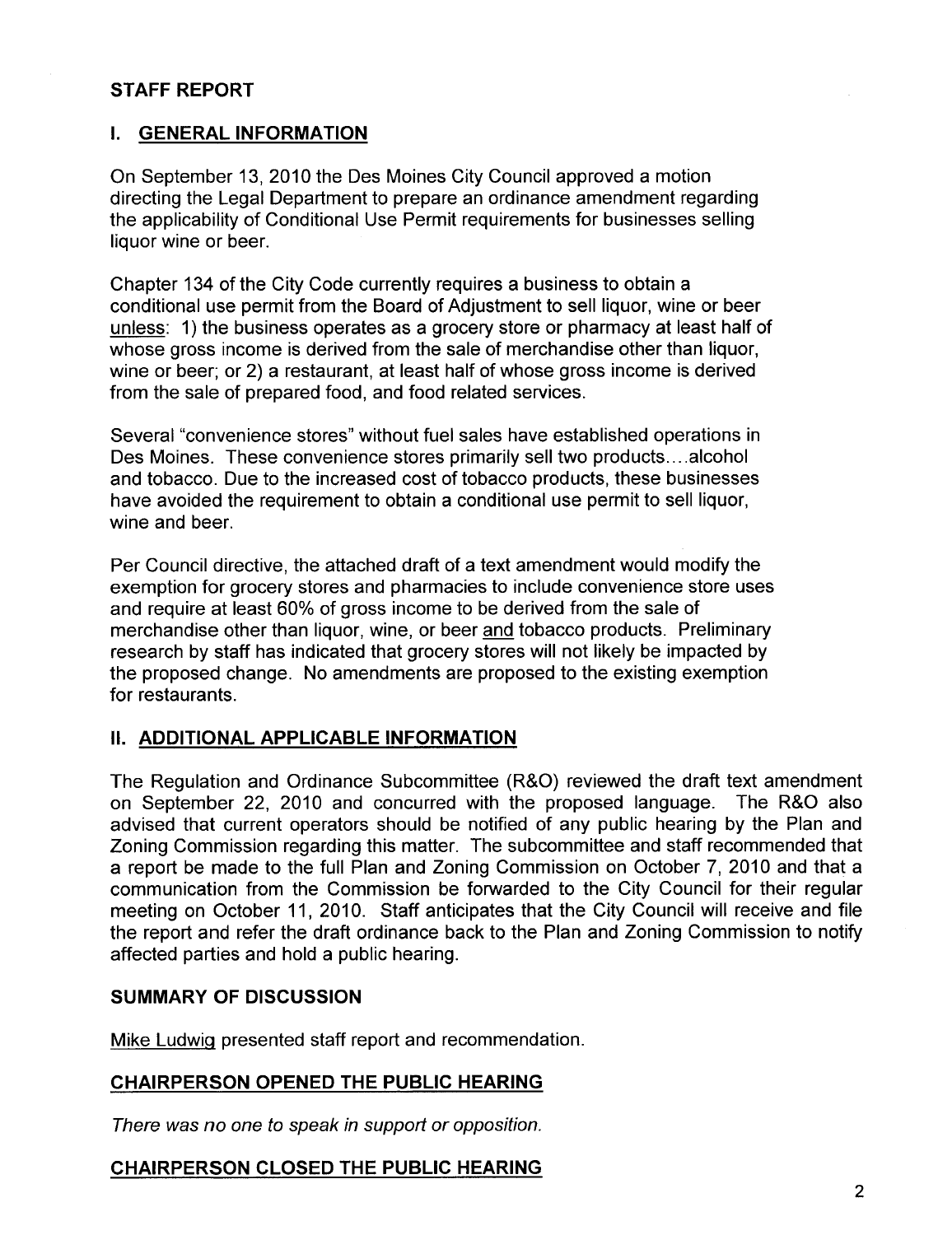## COMMISSION ACTION

Greq Jones moved staff recommendation to approve receive and file the report from the Regulation and Ordinance Subcommittee regarding the draft ordinance and to forward a communication to the City Council requesting that the Plan and Zoning Commission be directed to notify affected parties and hold a public hearing on the proposed ordinance.

Motion passed 9-0

Respectfully submitted,

Michael Ludwig AICP

**Planning Administrator** 

MGL:c1w

**Attachment** 

£). I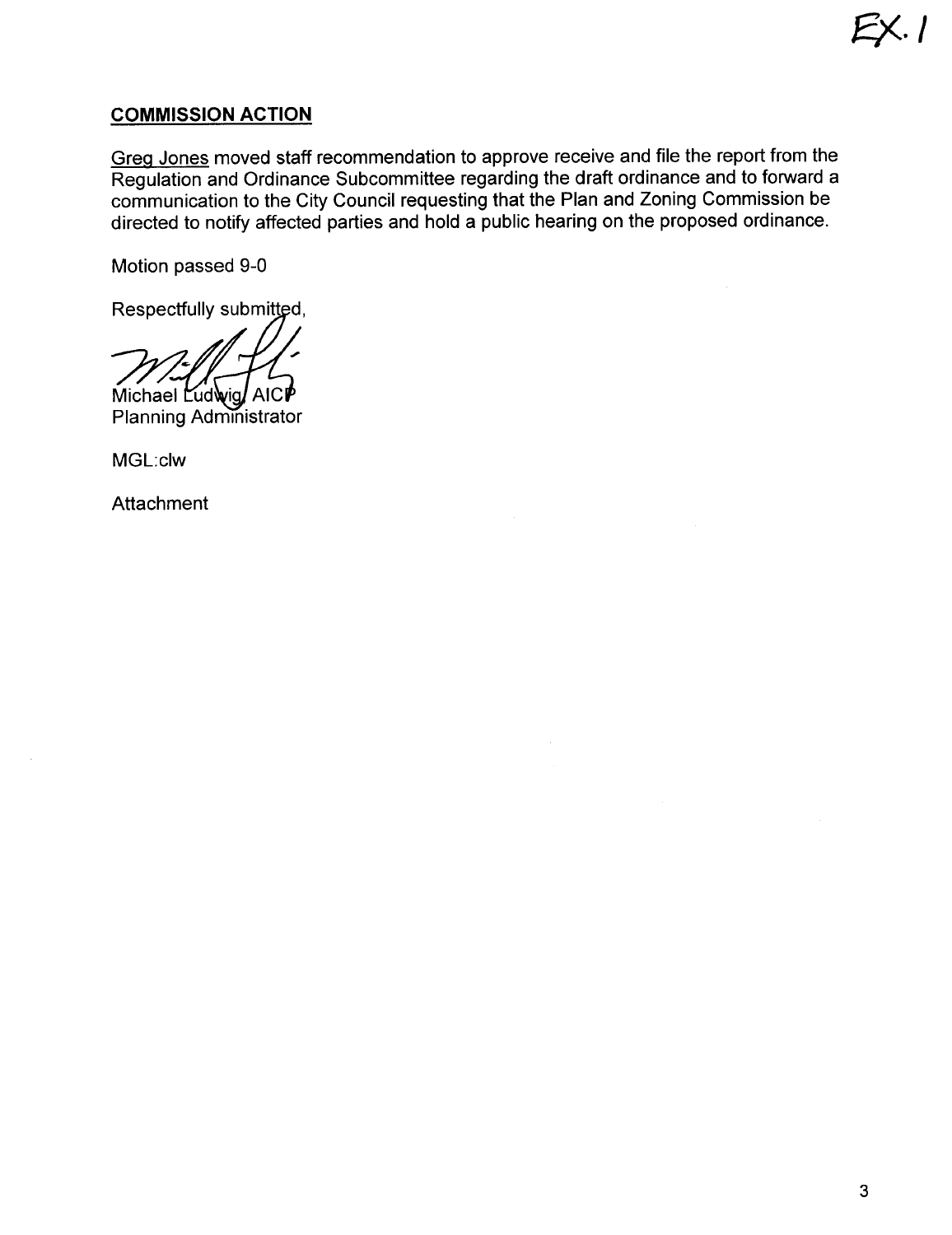Sec. 134-954. Selling of liquor, wine and beer.

In the C-2 general retail and highway-oriented commercial district, the follqwing shall apply to the sale of liquor, wine and beer:

- (l) No business holding a liquor license or a beer or wine permit which is not operated as either (i) a grocery store, convenience store or pharmacy at least half 60% of whose gross income is derived from the sale of merchandise other than tobacco products, liquor, wine or beer; or  $(i)$  a restaurant, at least half of whose gross income is derived from the sale of prepared food and food-relateó services, may be located upon any premises, unless such business shall first have received a conditional use permit from the board of adjustment after public hearing. Notice of such hearing shall be provided to all owners of record of property within 250 feet of the subject property.
- (2) A business that declares a use as a grocery store,  $convenience<sup>i</sup> store, pharmacy or restaurant shall be$ required to submit, upon demand from the zoning enforcement officer, an audit prepared and verified by a certified public accountant stating the percentage of gross income of the business derived from sales of merchandise other than liquor, wine, beer, tobacco products and food related services.
- $\{2\}$ 3 The board shall grant a conditional use permit to a business holding a liquor license or a beer or wine permit only where the business, when operated in conformance with such reasonable conditions as may be imposed by the board, satisfies the following criteria:
	- a. The propased location, design, construction and operatioq of the particular use adequately safeguards the health, safety and general welfare of persons residing in the adjoining or surrounding residential area.
	- b. The busiqess is sufficiently separated from the adjoining residential area by distance, landscaping, walls or 'structures to prevent any noise, vibration or light generated by the business from having a significant detrimental impact upon the adjoining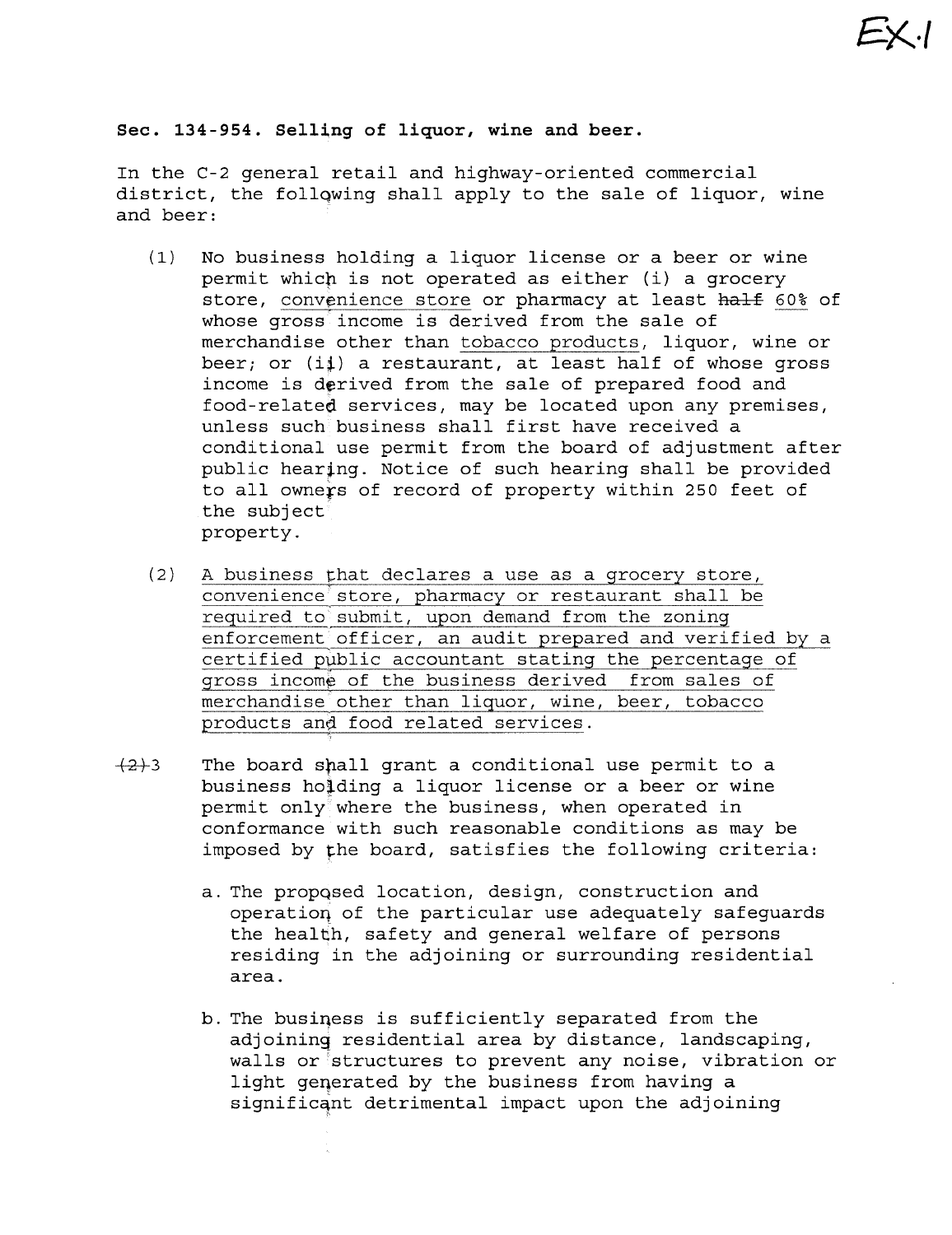residential uses.

- c. The busiqess will not unduly increase congestion on the streets in the adjoining residential area.
- d. The operation of the business will not constitute a nuisance.
- $(3)$ -4 Any conditional use permit so granted by the board shall be subject to the following general conditions, together with such additional special conditions as may be reasonably required by the board to ensure that the criteria in subsection (2) of this section are satisfied:
	- a. Any parking area provided for the use of customers of the business shall be illuminated at an intensity of at least one footcandle of light on the parking surface at all times.
	- b. The business shall comply with article IV of chapter 42 of this Code pertaining to noise control.
	- c. No sale qf alcoholic beverages shall be made from a dri ve - through window.
	- d. Litter aqd trash receptacles shall be located at convenieqt locations inside and outside the premises, and operators of such business shall remove all trash and debris from the premises and adjoining public areas on a daily basis.
	- e. The conditional use permit is subject to amendment or revocatiqn if the operation of the business becomes a nuisance or exhibits a pattern of violating the conditioqs set forth in the conditional use permit.
- +4) 5 If the zoning enforcement officer determines at any time that the operation of such a business exhibits a pattern of violating the 'conditions set forth in the conditional use permit, the zQning enforcement officer may apply to the board to recoqsider the issuance of the conditional use permit for suqh business. A copy of such application and notice of the hearing before the board on such application shall be provided to the owner of such business at least 30 days in advanqe and shall also be provided to all owners of record of property within 250 feet of the subject property. If the board finds that the operation of such business